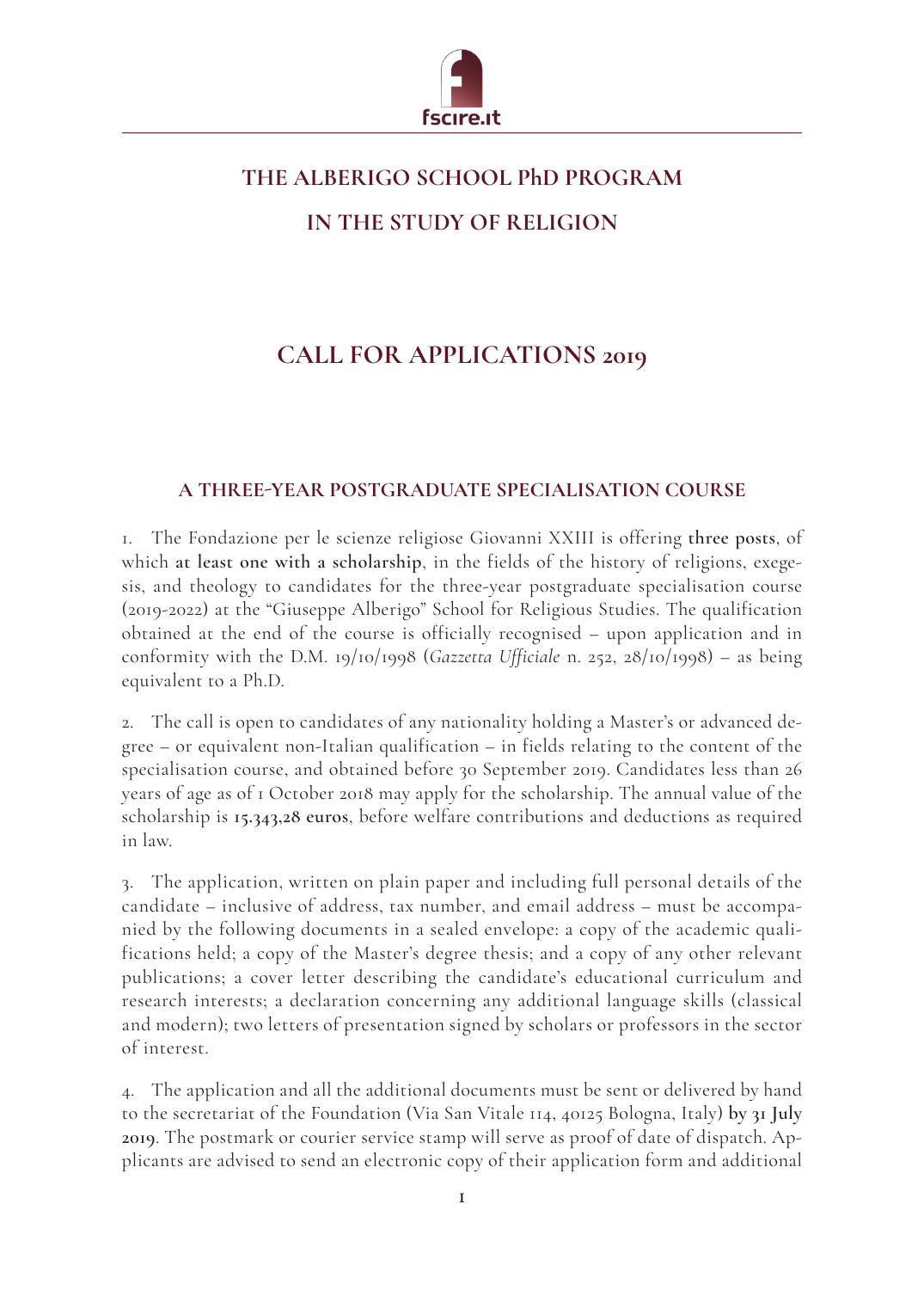

documents in pdf format (email address: **altascuola@fscire.it**), in addition to the paper format which must, however, reach the Foundation's secretariat before the deadline indicated.

5. The admission to the selection procedure, following verification of the congruency of the application and enclosed documents, will be communicated by email by the School's Coordinator **by 31 August 2019**. Those eligible for the selection will be asked to take part in seminars, tests, and/or interviews during the days **between 9 and 13 September 2019** in the premises of the Foundation in Bologna. Each candidate admitted for the selection will benefit from an expense allowance (proof of travel and subsistence expenses) of up to 300 euros.

6. The list of suitable candidates and the award of the grant will be determined by a Commission appointed by the Foundation's Scientific Committee, based on the academic qualifications, educational curriculum, research interests, personal skills, and fruitful participation in seminars and tests, in accordance with art. no. 3, par. no. 3 of the School's *Regulations*  (*Regolamento dell'Alta Scuola*). The results of the selection will be published on the website **www.fscire.it by 21 September 2019**.

7. Admission to the Course will begin as of **1 October 2019**. In accordance with the abovementioned School's *Regulations*, students must attend to their studies and be involved in their research and educational activities on a full-time basis, 44 weeks a year, during the opening hours of the Institute (Mon–Fri, from 8.30am to 6.30pm). Students must also actively participate in all the internal seminars organised by the Foundation and in the Foundation's ordinary activities, and undertake exchange and research periods abroad – which shall be arranged with the Secretary of the Foundation – at the end of the first year of the Course, and in relation to the research subject. Students will be offered travel and research facilities, along with the Foundation's library and archives facilities.

8. Admission to the following years shall depend, for each student, on the approval of the Scientific Committee and of the Foundation's Secretary, and is subject to regular attendance and fruitful participation in the seminars and educational activities and to progress being made in the student's research.

9. In order to obtain the final qualification, at the end of the three-year course students will be required to sit a final examination in the form of a discussion of a written dissertation (*Specialisation thesis*) before the Scientific Committee.

10. All seminars and other scientific and educational activities, together with relations with students, are managed by the Director and the Coordinator of the School in accordance with the goals and programmes defined by the Scientific Committee in accordance with the Secretary of the Foundation.